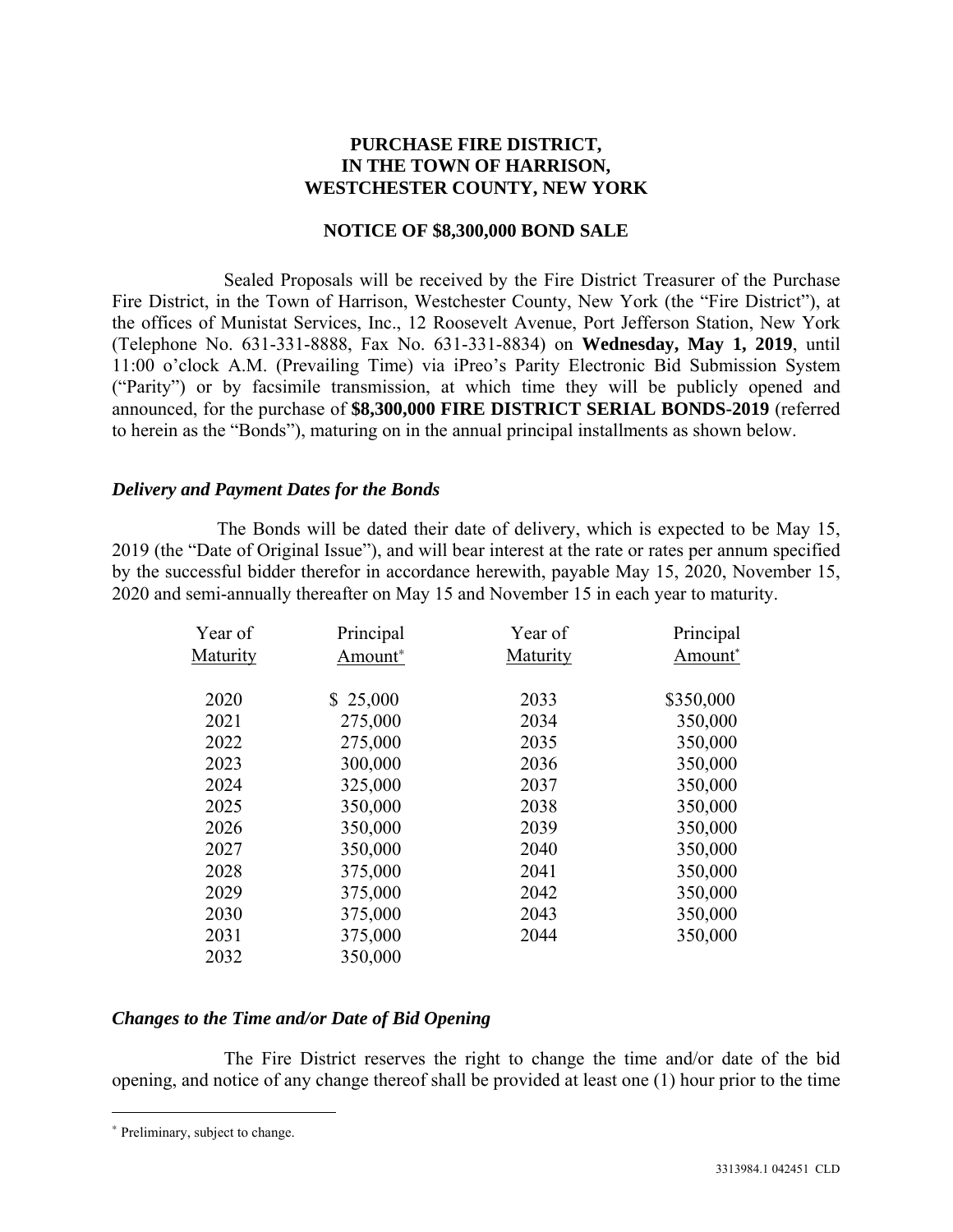set forth above for the opening of sealed proposals, by means of a supplemental notice of sale to be transmitted over the Thomson Municipal Newswire.

# *Optional Redemption for the Bonds*

The Bonds maturing May 15, 2026 will not be subject to redemption prior to maturity. The Bonds maturing on May 15, 2027 and thereafter, will be subject to redemption prior to maturity, at the option of the Fire District, in whole or in part, and if in part, in any order of their maturity and in any amount within a maturity (selected by lot within a maturity), on any date on or after May 15, 2026, at the redemption price equal to the principal amount of the Bonds to be redeemed, plus accrued interest to the date of redemption.

If less than all of any of the Bonds of any maturity are to be redeemed prior to maturity, the particular Bonds of such maturity to be redeemed shall be selected by the Fire District by lot in any customary manner of selection as determined by the Fire District. Notice of such call for redemption shall be given by mailing such notice to the registered owner at least thirty (30) days prior to the date set for such redemption. Notice of redemption having been given as aforesaid, the bonds so called for redemption shall, on the date for redemption set forth in such call for redemption, become due and payable together with interest to such redemption date. Interest shall cease to be paid thereon after such redemption date.

# *Form of Bonds*

The Bonds will be issued in the form of fully registered bonds, in denominations corresponding to the aggregate principal amounts due in each year of maturity. At the option of the purchaser, the Bonds may be either registered in the name of the purchaser or registered in the name of Cede & Co., as nominee of The Depository Trust Company ("DTC"), as book-entryonly bonds. If the Bonds are issued as book-entry-only bonds, the Bonds will be (i) registered in the name of Cede & Co., as nominee of DTC, and (ii) deposited with DTC to be held in trust until maturity. DTC is an automated depository for securities and clearinghouse for securities transactions, and it will be responsible for establishing and maintaining a book-entry system for recording the ownership interests of its participants, which include certain banks, trust companies and securities dealers, and the transfers of the interests among its participants. The DTC participants will be responsible for establishing and maintaining records with respect to the beneficial ownership interests of individual purchasers in the Bonds. Individual purchases of beneficial ownership interests in book-entry Bonds may only be made through book entries (without certificates issued by the Fire District) made on the books and records of DTC (or a successor depository) and its participants, in denominations of \$5,000 or integral multiples thereof. Principal of and interest on book-entry Bonds will be payable by the Fire District or its agent by wire transfer or in clearinghouse funds to DTC or its nominee as registered owner of the Bonds. Transfer of principal and interest payments to participants of DTC will be the responsibility of DTC; transfer of principal and interest payments to beneficial owners by participants of DTC will be the responsibility of such participants and other nominees of beneficial owners. The Fire District will not be responsible or liable for payments by DTC to its participants or by DTC participants to beneficial owners or for maintaining, supervising or reviewing the records maintained by DTC, its participants or persons acting through such participants.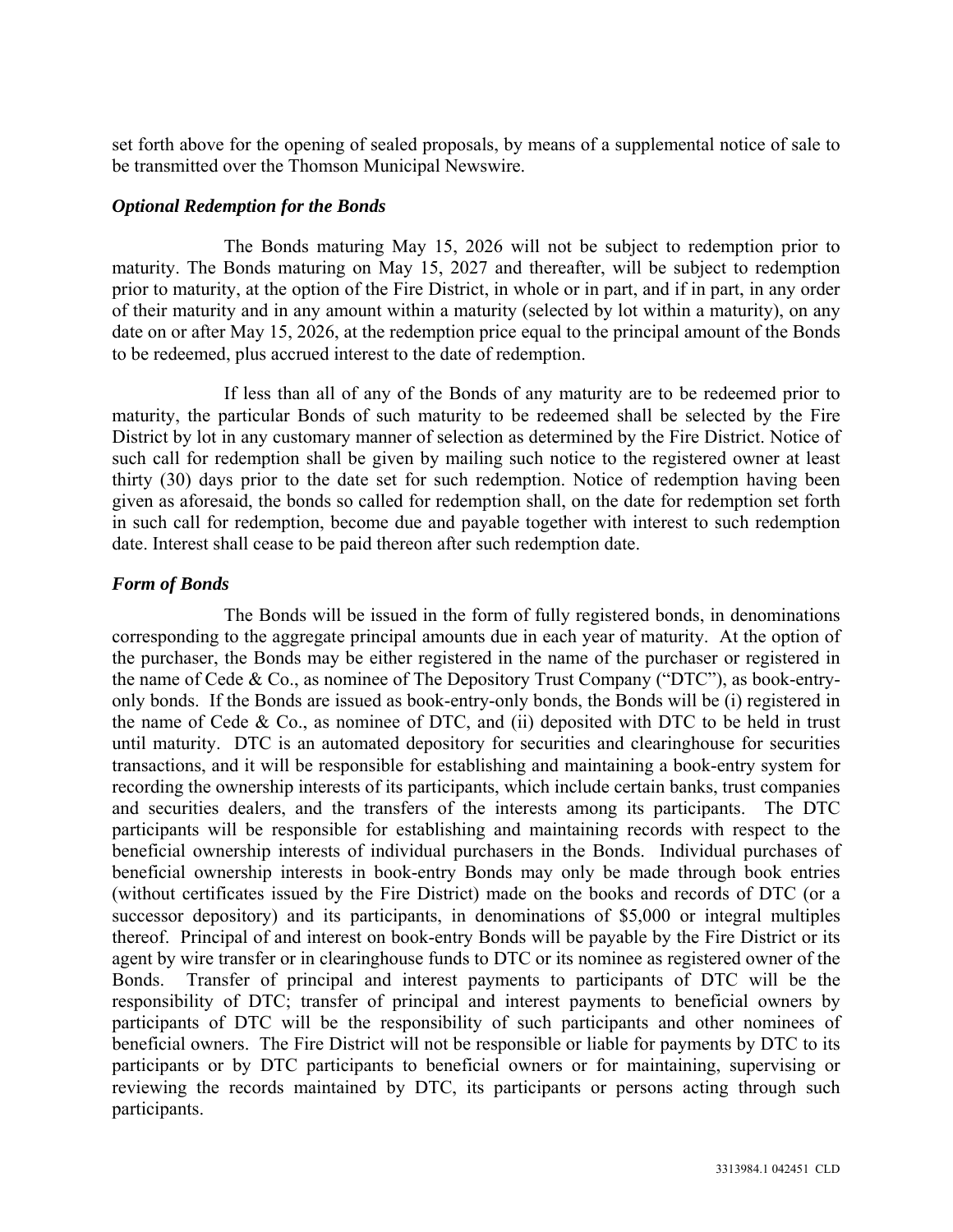#### *Submission of Bids*

Each proposal must be a bid of not less than \$8,300,000 for all of the Bonds. **The amount of the premium bid, if any, by any bidder for the Bonds, shall not exceed \$300,000**. Each proposal must state in a multiple of one-hundredth of 1% or a multiple of one-eighth of 1%, the rate or rates of interest per annum which the Bonds are to bear and may state different rates of interest for Bonds maturing in different calendar years, provided, however, that (i) only one rate of interest may be bid for all Bonds maturing in any one calendar year and (ii) variations in rates of interest so bid shall be in ascending progression in order of maturity so that the rate of interest on Bonds maturing in any particular calendar year shall not be less than the rate of interest applicable to Bonds maturing in any prior calendar year.

Proposals may be submitted electronically via Parity or via facsimile transmission at (631) 331-8834, in accordance with this Notice of Sale, until the time specified herein. No other form of electronic bidding services nor telephone proposals will be accepted. No proposal will be accepted after the time for receiving proposals specified above. Bidders submitting proposals via facsimile must use the "Proposal for Bonds" form attached hereto. Once the proposals are communicated electronically via Parity or via facsimile to the Fire District, each bid will constitute an irrevocable offer to purchase the Bonds pursuant to the terms therein provided.

# *Good Faith Deposit*

As a condition precedent to the consideration of the bidder's proposal, a good faith deposit (the "Deposit") in the amount of \$83,000 is required for each bid to be considered. Such Deposit may be in the form of: (i) a certified or cashier's check drawn upon an incorporated bank or trust company payable to the order of "The Purchase Fire District, New York," or (ii) a wire transfer in accordance with instructions set forth herein. If a wire transfer is used, it must be sent to the account so designated by the Fire District for such purpose, not later than 10:00 A.M. on the date of the sale; however, the Fire District reserves the right to award the Bonds to the successful bidder whose wire transfer is initiated but not received by such time provided that such successful bidder's fed wire reference number has been received and the wire reference number is provided on the "Proposal for Bonds" when the bid is submitted. Bidders are instructed to contact Munistat Services, Inc., 12 Roosevelt Avenue, Port Jefferson Station, New York (Telephone No. 631-331-8888), the Fire District's Municipal Advisor, no later than twenty-four (24) hours prior to the bid opening to obtain the Fire District's wire instructions. The Fire District shall not incur any liability from delays of or interruptions in the receipt of the Deposit by fed wire or return of the Deposit to the unsuccessful bidders. Under no circumstances shall interest accrue on the Deposit occasioned by a delay in the return of the Deposit to any unsuccessful bidder. No interest on the Deposit will accrue to the Purchaser. The Deposit will be applied to the purchase price of the Bonds.

# *Bidding Using Parity*

Prospective bidders wishing to submit an electronic bid via Parity must be contracted customers of Parity. Prospective bidders who do not have a contract with Parity must call (212) 849-5021 to become a customer. By submitting an electronic bid for the Bonds, a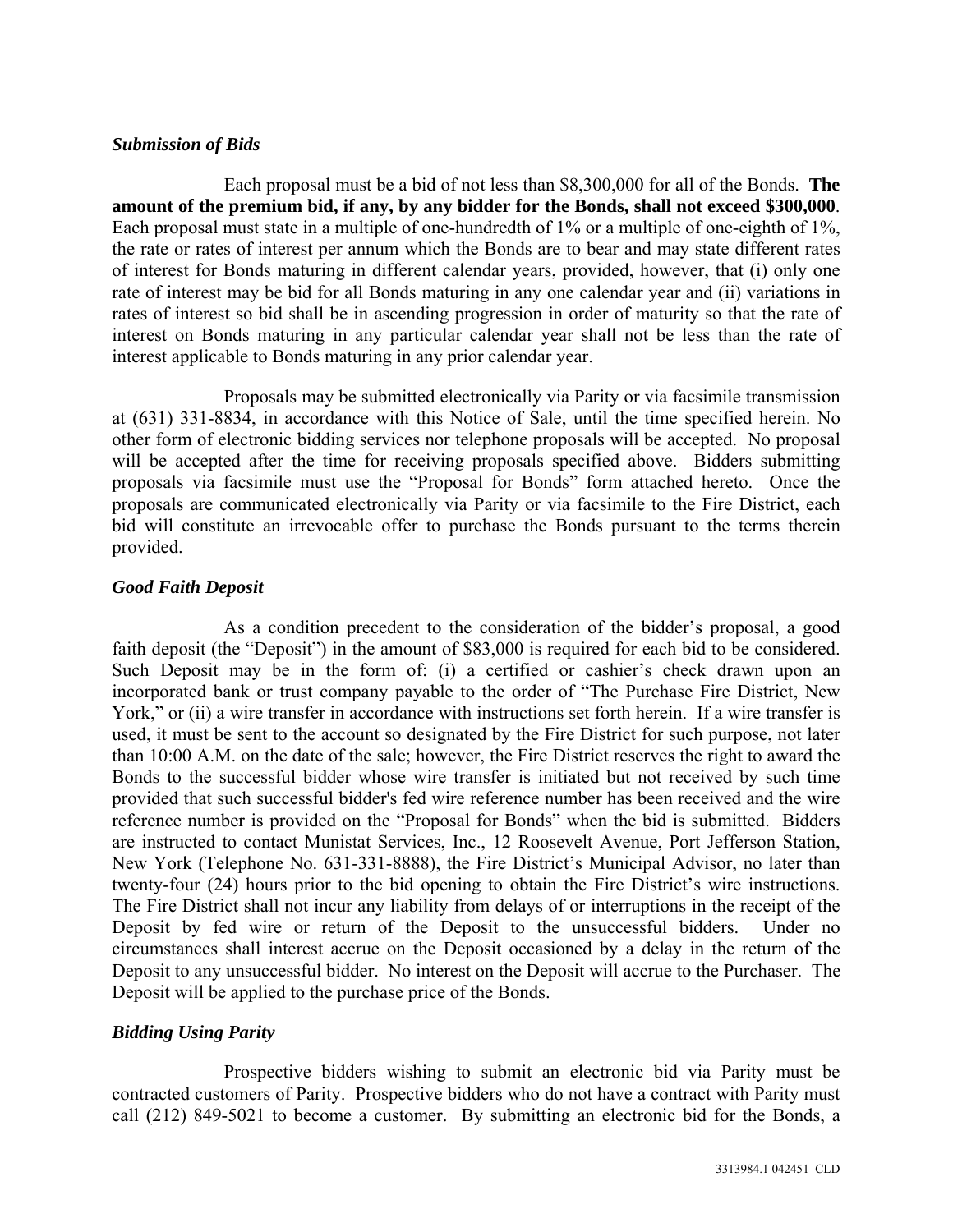bidder represents and warrants to the Fire District that such bidder's bid for the purchase of the Bonds is submitted for and on behalf of such prospective bidder by an officer or agent who is duly authorized to bind the bidder to a legal, valid and enforceable contract for the purchase of the Bonds.

Each prospective bidder who wishes to submit an electronic bid shall be solely responsible to register to bid via Parity. Each qualified prospective bidder shall be solely responsible to make necessary arrangements to access Parity for purposes of submitting its bid in a timely manner and in compliance with the requirements of this Notice of Sale. Neither the Fire District nor Parity shall have any duty or obligation to undertake such registration to bid for any prospective bidder or to provide or assure such access to any qualified prospective bidder, and neither the Fire District nor Parity shall be responsible for a bidder's failure to register to bid or for proper operation of, or have any liability for any delays or interruptions of, or any damages caused by Parity. The Fire District is using Parity as a communications mechanism, and not as the Fire District's agent, to conduct the electronic bidding for the Fire District's Bonds. The Fire District is not bound by any advice, opinion or determination of Parity as to whether any bid complies with the terms of this Notice of Sale. All costs and expenses incurred by prospective bidders in connection with their registration and submission of bids via Parity are the sole responsibility of the bidders, and the Fire District is not responsible, directly or indirectly, for any such costs or expenses. If a prospective bidder encounters any difficulty in registering to bid, or submitting or modifying a bid for the Bonds, it should telephone Parity and notify the Fire District's Municipal Advisor, Munistat Services, Inc. at (631) 331-8888 (provided that the Fire District shall have no obligation to take any action whatsoever upon receipt of such notice).

If any provisions of this Notice of Sale shall conflict with information provided by Parity, as approved provider of electronic bidding services, this Notice of Sale shall control. Further information about Parity, including any fee charged, may be obtained from Parity at (212) 849-5021. The time maintained by Parity shall constitute the official time with respect to all bids submitted.

Bidders submitting bids via facsimile do not need to register to bid.

# *Award of Bonds*

The Bonds will be awarded and sold to the bidder complying with the terms of sale and offering to purchase the Bonds at such rate or rates of interest per annum as will produce the lowest net interest cost, and if two or more such bidders offer the same lowest net interest cost, then to one of said bidders selected by the Sale Officer by lot from among all said bidders. The successful bidder must also pay an amount equal to the interest on the Bonds, if any, accrued from the date of original issue of the Bonds to the date of payment of the purchase price.

Award of the Bonds will be made without taking into consideration any adjustment to be made to the principal amount of the Bonds described herein.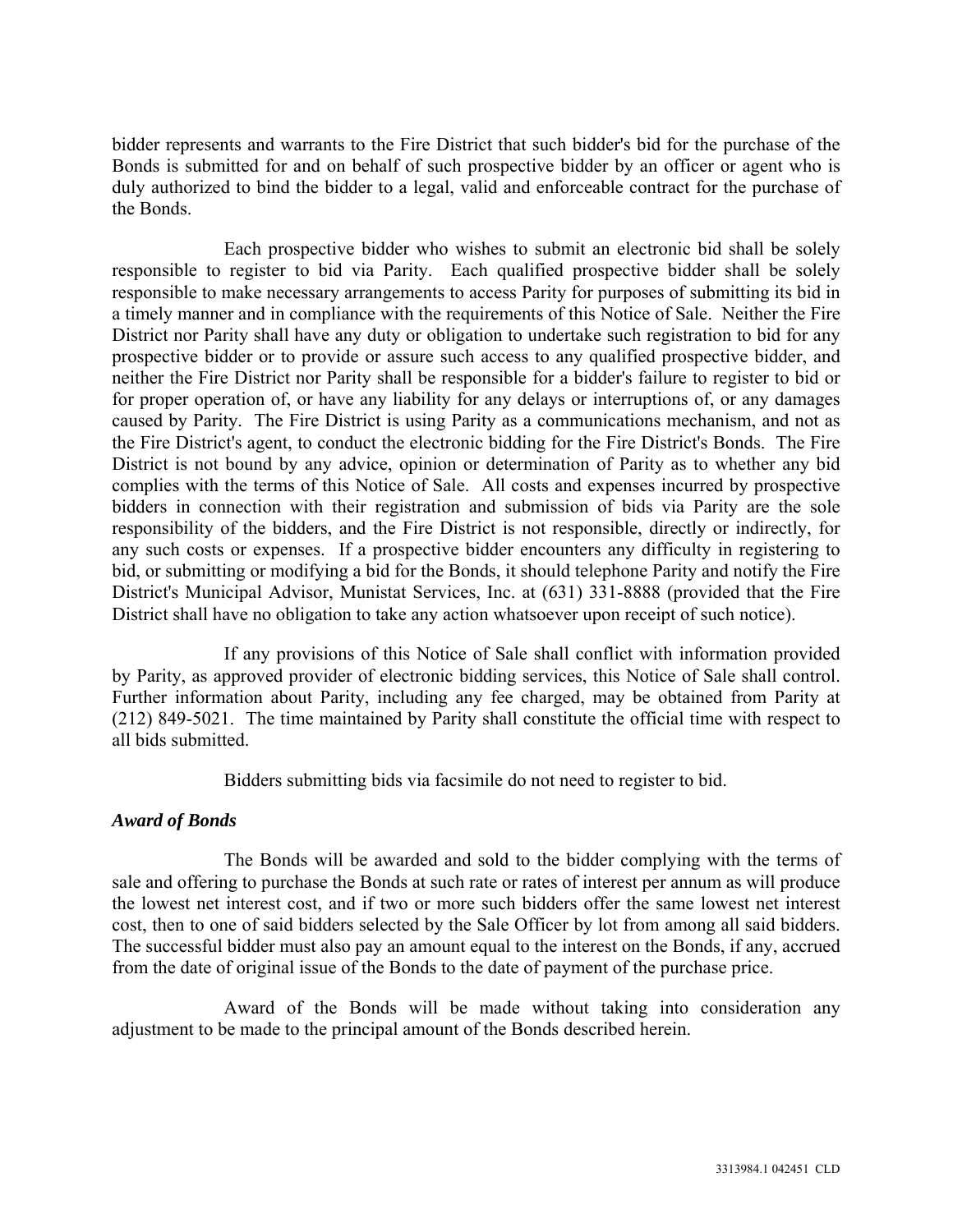The Fire District reserves the right to reject any and all bids (regardless of the interest rate bid), to reject any bid not complying with this official Notice of Sale and, so far as permitted by law, to waive any irregularity or informality with respect to any bid or the bidding process.

When the successful bidder has been ascertained, the Sale Officer will promptly return all Deposits made to the persons making the same, except the deposit made by such bidder. Award of the Bonds to the successful bidder, or rejection of all bids, is expected to be made promptly after opening of the bids, but the successful bidder may not withdraw his proposal until after 3:00 o'clock P.M. (Prevailing Time) on the day of such bid-opening and then only if such award has not been made prior to the withdrawal. The successful bidder will be promptly notified of the award to him, and if he refuses or neglects to pay the agreed price of the Bonds less the amount deposited by him, the amount deposited by him shall be forfeited to and retained by the Fire District as liquidated damages for such neglect or refusal.

#### *Bond Insurance*

If the Bonds qualify for issuance of any policy of municipal bond insurance or commitment therefor at the option of a bidder, the purchase of any such insurance policy or the issuance of any such commitment therefor shall be at the sole option and expense of such bidder and any increased costs of issuance of the Bonds resulting by reason of the same, unless otherwise paid, shall be paid by such bidder. Any failure of the Bonds to be so insured or of any such policy of insurance to be issued, shall not constitute cause for a failure or refusal by the purchaser of the Bonds to accept delivery of and pay for said Bonds in accordance with the terms hereof.

#### *Use of Proceeds*

The proceeds of the Bonds will be issued for the purposes described in the section entitled "*Authorization and Purpose for the Bonds*" in the Preliminary Official Statement (as hereinafter defined).

# *Payment and Security for the Bonds*

The Bonds shall be general obligations of the Fire District. The Local Finance Law requires the Fire District to pledge its faith and credit for the payment of the principal of the Bonds and the interest thereon and to make annual appropriations for the amounts required for the payment of such interest and the redemption of the Bonds. For the payment of such principal of and interest on the Bonds, the Fire District has the power and statutory authorization to require the levy of ad valorem taxes on all taxable real property in the Fire District, subject to certain statutory limitations imposed by Chapter 97 of the New York Laws of 2011, as amended (the "Tax Levy Limit Law"). **See "Tax Levy Limit Law," in the Preliminary Official Statement, dated April 16, 2019 (the "Preliminary Official Statement"), circulated in connection with the sale of the Bonds, which shall be supplemented by the final official statement to be dated May 1, 2019 (the "Official Statement").**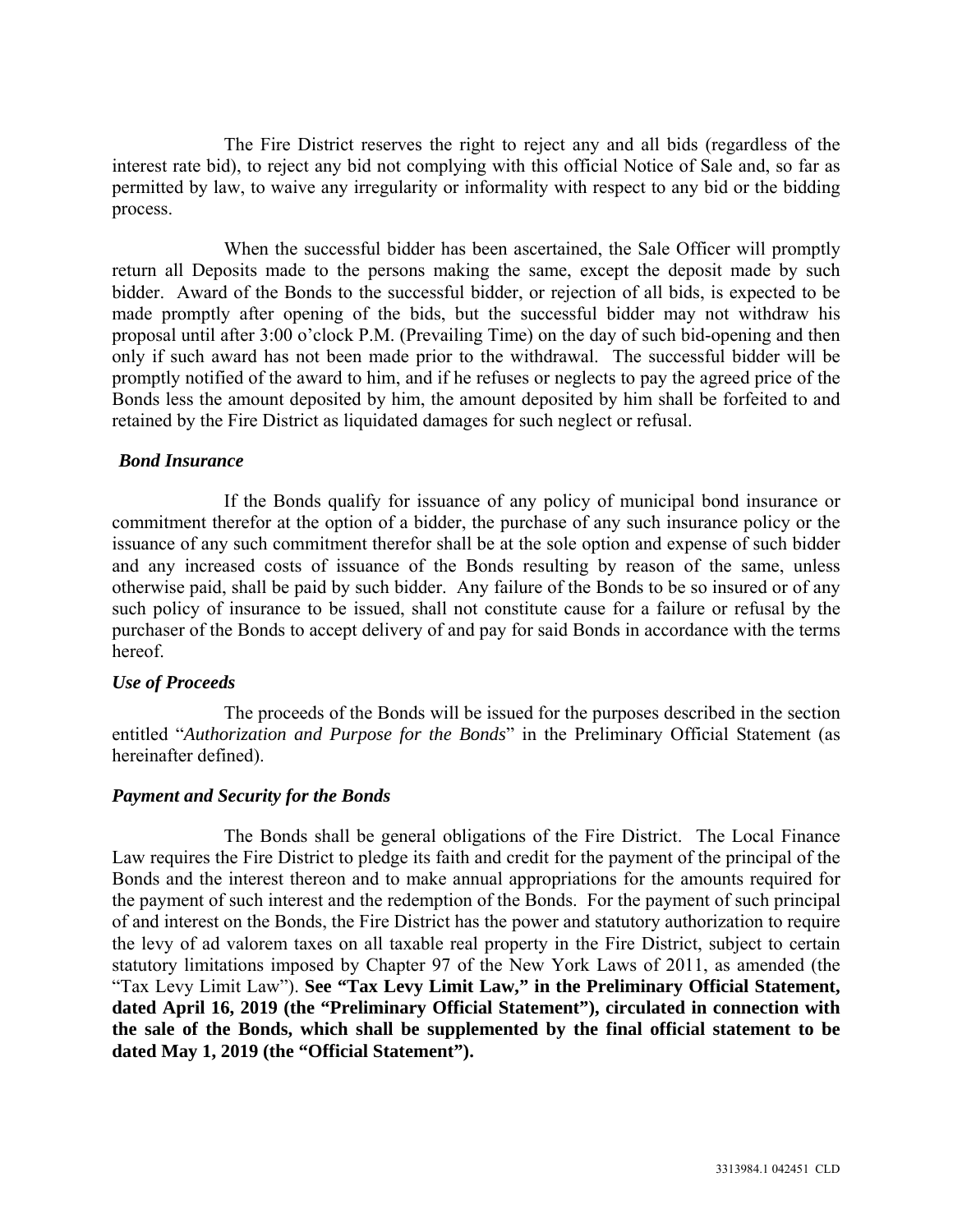#### *Debt Statement*

The population of the Fire District is estimated to be 4,000 according to Fire District estimates. The debt statement to be filed pursuant to Section 109.00 of the Law, in connection with the sale of the Bonds, prepared as of April 16, 2019, shows the full valuation of real property subject to taxation by the Fire District is \$2,779,893,310, its debt limit is \$83,396,799, and its total net indebtedness (exclusive of the Bonds) is \$500,000. The issuance of the Bonds will increase the net indebtedness of the Fire District by \$8,300,000.

#### *Delivery of the Bonds and Assignment of CUSIP Numbers*

The Bonds will be delivered to the purchaser or to DTC and shall be paid for in Federal Funds on or about May 15, 2019, at such place in New York City, and on such business day and at such hour as the Sale Officer shall fix on three business days' notice to the successful bidder, or at such other place and time as may be agreed upon with the successful bidder. The deposit of the Bonds with DTC under a book-entry system requires the assignment of CUSIP numbers prior to delivery. It shall be the responsibility of the Fire District's Municipal Advisor to obtain CUSIP numbers for the Bonds within one day after distribution of the Notice of Sale for the Bonds. The Fire District will not be responsible for any delay occasioned by the inability to deposit the Bonds with DTC due to the failure of the Fire District's Municipal Advisor to obtain such numbers and to supply them to the Fire District in a timely manner. The CUSIP Service Bureau charge for the assignment of said numbers shall be the responsibility of and shall be paid for by the winning bidder; however, all expenses in relation to the printing of CUSIP numbers on the Bonds shall be paid for by the Fire District.

# *Legal Opinion*

The successful bidder will be furnished without cost with the approving opinion of the law firm of Hawkins Delafield & Wood LLP, New York, New York ("Bond Counsel"), substantially as set forth in Appendix C of the Preliminary Official Statement.

# *Tax Exemption*

The successful bidder may at its option refuse to accept the Bonds if prior to their delivery the opinion of Bond Counsel is not delivered or if any income tax law of the United States of America is hereafter enacted which shall provide that the interest thereon is taxable, or shall be taxable at a future date, for federal income tax purposes, and in such case the successful bidder will be relieved of its contractual obligations arising from the acceptance of its proposal.

The Internal Revenue Code of 1986, as amended (the "Code"), establishes certain ongoing requirements that must be met subsequent to the issuance and delivery of the Bonds in order that interest on the Bonds be and remain excludable from gross income under Section 103 of the Code. Concurrently with the delivery of the Bonds, the Fire District will execute a Tax Certificate, which will contain provisions and procedures relating to compliance with the requirements of the Code and a certification to the effect that the Fire District will comply with the provisions and procedures set forth therein and that it will do and perform all acts and things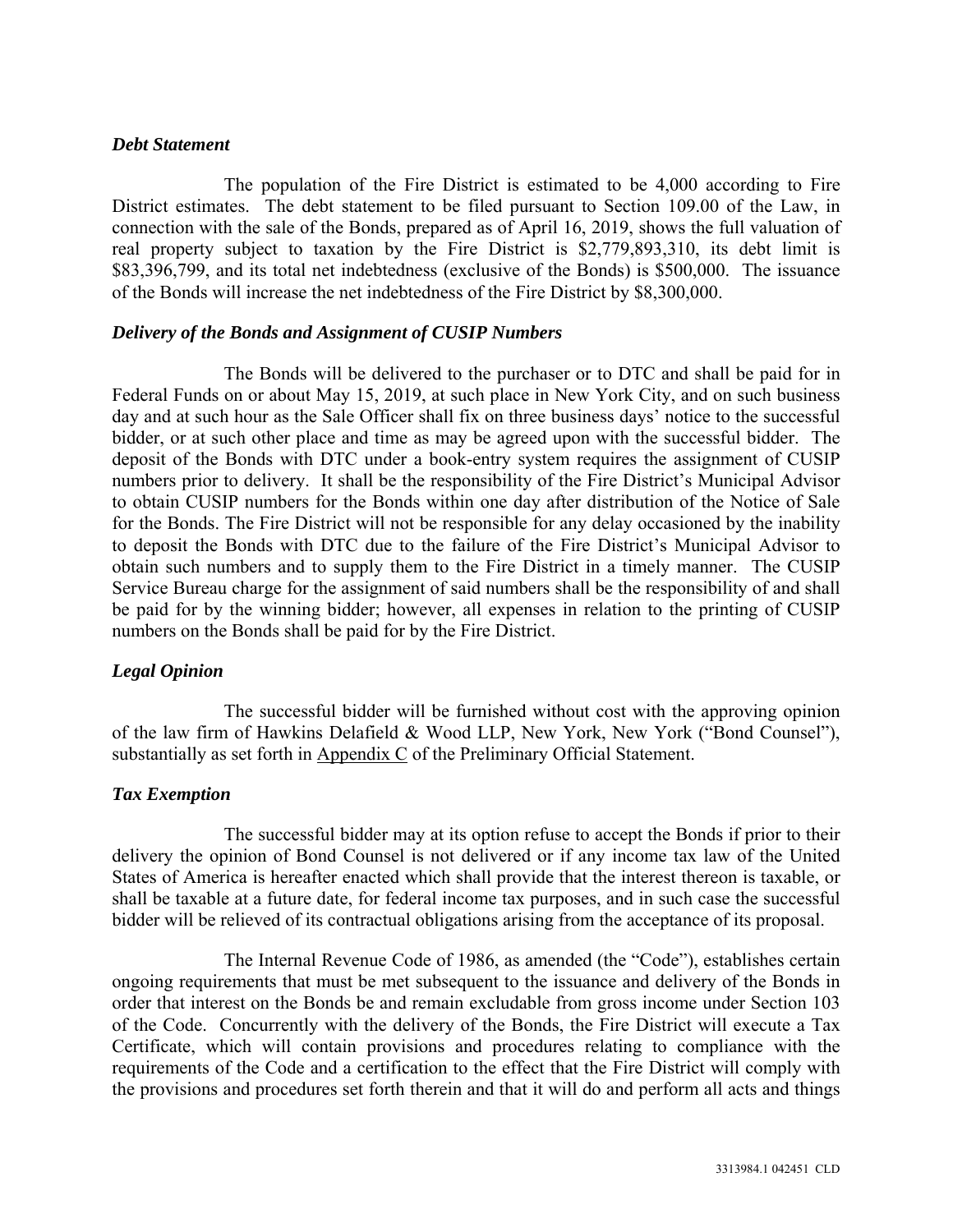necessary or desirable to assure that interest paid on the Bonds is excludable from gross income under Section 103 of the Code.

Upon delivery of the Bonds, Bond Counsel will deliver an opinion that states that, under existing statutes and court decisions and assuming continuing compliance with the provisions and procedures set forth in the Tax Certificate, (i) interest on the Bonds is excluded from gross income for federal income tax purposes pursuant to Section 103 of the Code; and (ii) interest on the Bonds is not treated as a preference item in calculating the alternative minimum tax under the Code.

In addition, the opinion of Bond Counsel will state that, under existing statutes, interest on the Bonds is exempt from personal income taxes of New York State and its political subdivisions, including The City of New York.

The Fire District will designate the Bonds as "qualified tax-exempt obligations" pursuant to the provisions of Section 265 of the Code.

# *Obligation of Winning Bidder to Deliver an Issue Price Certificate at Closing*

By submitting a bid, each bidder is certifying that its bid is a firm offer to purchase the Bonds, is a good faith offer which the bidder believes reflects current market conditions, and is not a "courtesy bid" being submitted for the purpose of assisting in meeting the competitive sale requirements relating to the establishment of the "issue price" of the Bonds pursuant to Section 148 of the Code, including the requirement that bids be received from at least three (3) underwriters of municipal bonds who have established industry reputations for underwriting new issuances of municipal bonds (the "Competitive Sale Requirements"). The Municipal Advisor will advise the winning bidder if the Competitive Sale Requirements were met at the same time it notifies the winning bidder of the award of the Bonds. **Bids will not be subject to cancellation in the event that the Competitive Sale Requirements are not satisfied.**

The winning bidder shall, within one (1) hour after being notified of the award of the Bonds, advise the Municipal Advisor by electronic transmission or writing by facsimile transmission of the reasonably expected initial public offering price or yield of each maturity of the Bonds (the "Initial Reoffering Prices") as of the date of the award.

By submitting a bid, the winning bidder agrees (unless the winning bidder is purchasing the Bonds for its own account and not with a view to distribution or resale to the public) that if the Competitive Sale Requirements are not met, it will elect and satisfy either option (1) or option (2) described below. *Such election must be made on the bid form submitted by each bidder*. *In the event a bidder submits a bid via Parity, such bidder must notify the Munistat Services, Inc. by email (mloguercio@munistat.com) as to such election at the time such bid is submitted.* 

(1) **Hold the Price**. The winning bidder:

(a) will make a bona fide offering to the public of all of the Bonds at the Initial Reoffering Prices and provide Bond Counsel with reasonable supporting documentation, such as a copy of the pricing wire or equivalent communication, the form of which is acceptable to Bond Counsel,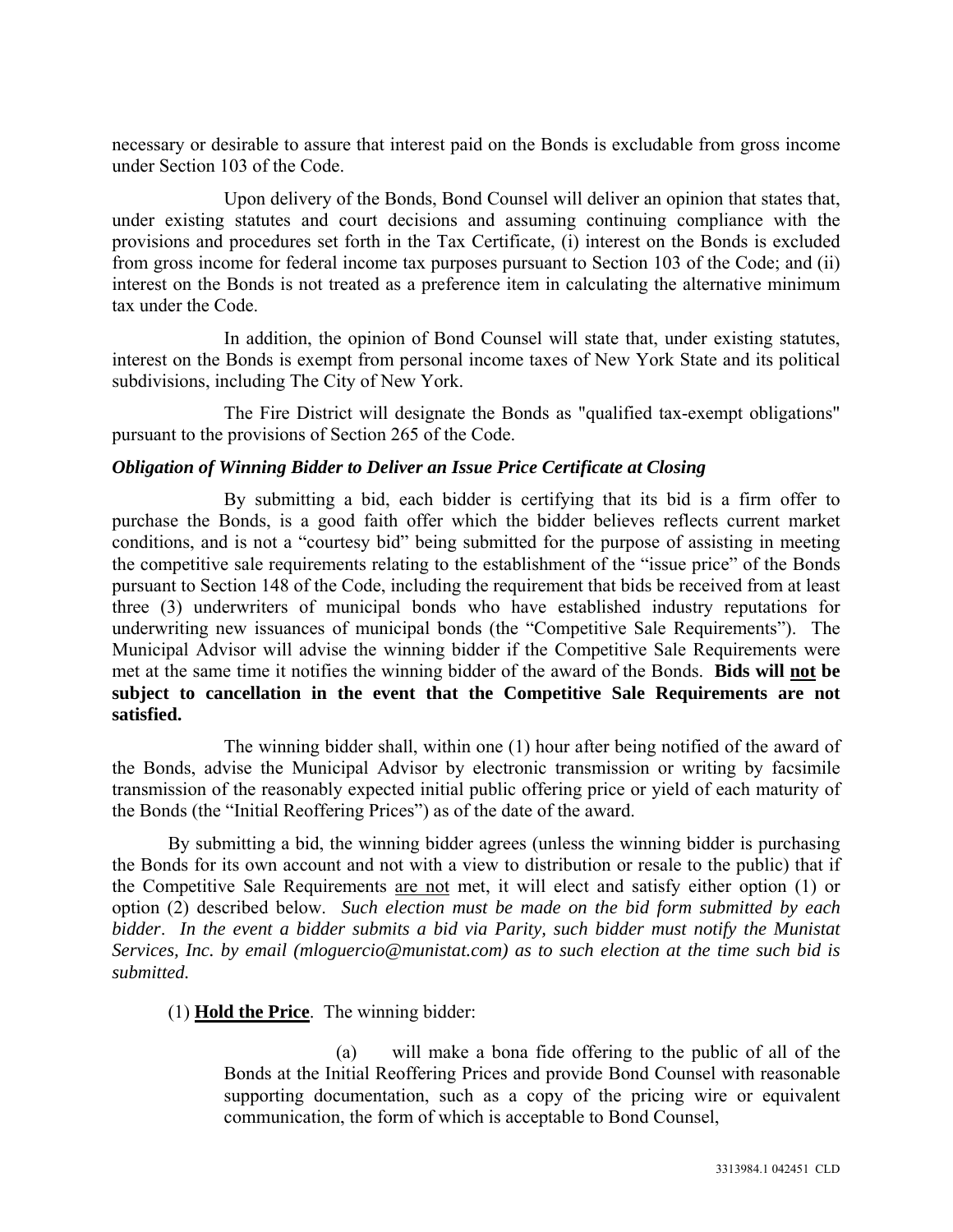(b) will neither offer nor sell to any person any Bonds within a maturity at a price that is higher, or a yield that is lower, than the Initial Reoffering Price of such maturity until the earlier of (i) the date on which the winning bidder has sold to the public at least 10 percent of the Bonds of such maturity at a price that is no higher, or a yield that is no lower, than the Initial Reoffering Price of such maturity or (ii) the close of business on the  $5<sup>th</sup>$  business day after the date of the award of the Bonds, and

(c) has or will include within any agreement among underwriters, any selling group agreement and each retail distribution agreement (to which the winning bidder is a party) relating to the initial sale of the Bonds to the public, together with the related pricing wires, language obligating each underwriter to comply with the limitations on the sale of the Bonds as set forth above.

#### (2) **Follow the Price**. The winning bidder:

(a) will make a bona fide offering to the public of all of the Bonds at the Initial Reoffering Prices and provide the Issuer with reasonable supporting documentation, such as a copy of the pricing wire or equivalent communication, the form of which is acceptable to Bond Counsel,

(b) will report to the Issuer information regarding the first price that at least 10 percent of the Bonds within each maturity of the Bonds have been sold to the public,

(c) will provide the Issuer with reasonable supporting documentation or certifications of such sale prices the form of which is acceptable to Bond Counsel. This reporting requirement, which may extend beyond the closing date of the Bonds, will continue until such date that the requirement set forth in paragraph (b) above for each maturity of the Bonds is satisfied, and

(d) has or will include within any agreement among underwriters, any selling group agreement and each retail distribution agreement (to which the winning bidder is a party) relating to the initial sale of the Bonds to the public, together with the related pricing wires, language obligating each underwriter to comply with the reporting requirement described above.

For purposes of the "hold the price" or "follow the price" requirement, a "maturity" refers to Bonds that have the same interest rate, credit and payment terms.

Regardless of whether or not the Competitive Sale Requirements were met, the winning bidder shall submit to the Issuer a certificate (the "Reoffering Price Certificate"), satisfactory to Bond Counsel, prior to the delivery of the Bonds stating the applicable facts as described above. *The form of Reoffering Price Certificate is available by contacting Bond Counsel or the Municipal Advisor*.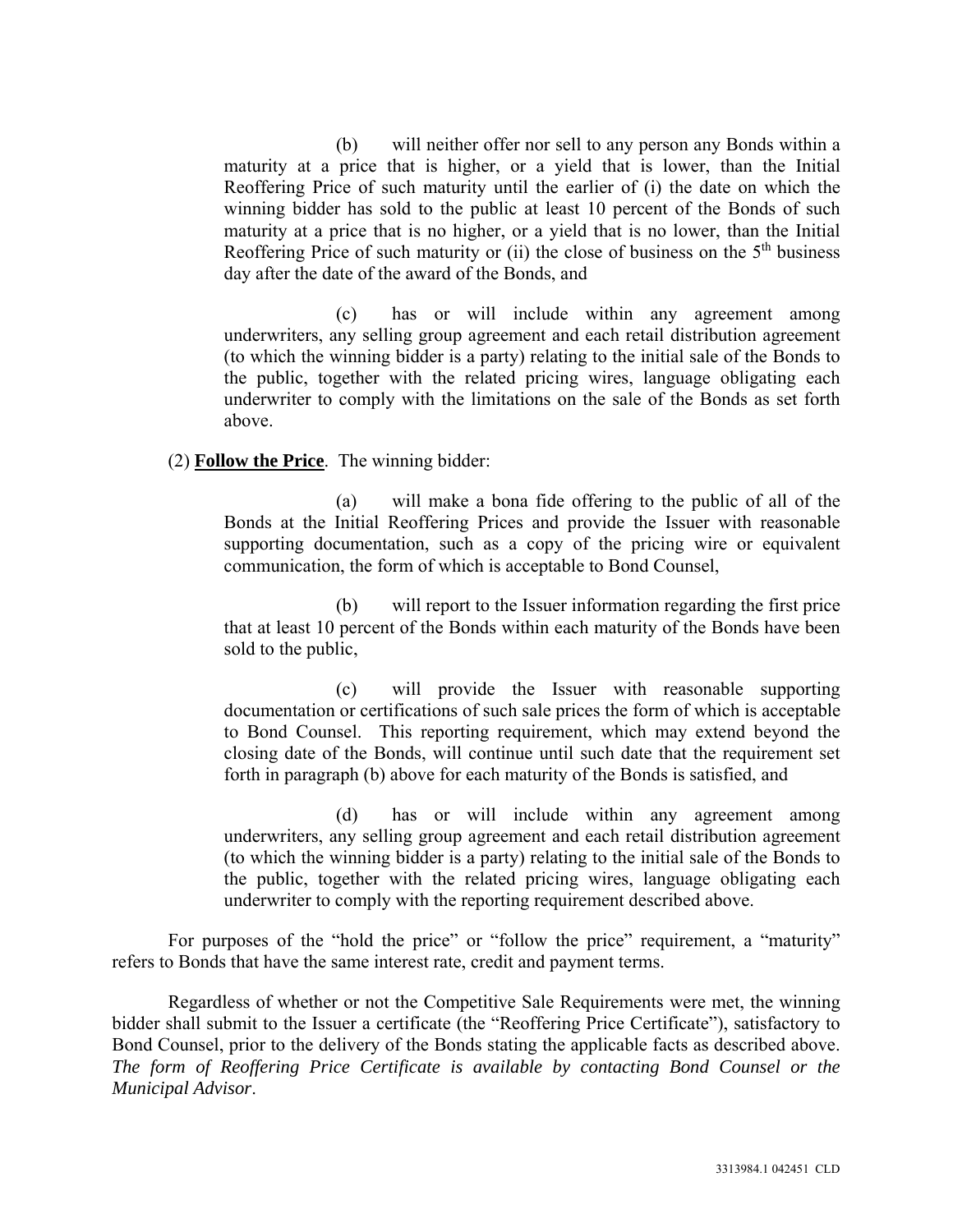If the winning bidder has purchased the Bonds for its own account and not with a view to distribution or resale to the public, then, whether or not the Competitive Sale Requirements were met, the Reoffering Price Certificate will recite such facts and identify the price or prices at which the purchase of the Bonds was made.

For purposes of this Notice, the "public" does not include the winning bidder or any person that agrees pursuant to a written contract with the winning bidder to participate in the initial sale of the Bonds to the public (such as a retail distribution agreement between a national lead underwriter and a regional firm under which the regional firm participates in the initial sale of the Bonds to the public). In making the representations described above, the winning bidder must reflect the effect on the offering prices of any "derivative products" (e.g., a tender option) used by the bidder in connection with the initial sale of any of the Bonds.

#### *Official Statement, Continuing Disclosure and Compliance History*

The Fire District will provide a reasonable number of Official Statements to the successful bidder within seven (7) business days following receipt of a written request therefor made to the Fire District and its Municipal Advisor. Such request may specify the applicable (a) offering price(s), (b) selling compensation, (c) rating(s), (d) credit enhancement and (e) identity and complete name of such bidder and any participating underwriters, and if so, the Preliminary Official Statement will be modified or supplemented by the information so specified. Neither the Fire District nor its Municipal Advisor shall be liable in any manner for any delay, inaccuracy or omission on the part of the successful bidder with respect to such request, nor shall the Fire District's failure, as a result thereof, to provide the Official Statement within the above time period, constitute cause for a failure or refusal by such bidder to accept delivery of and pay for the Bonds in accordance with the terms hereof.

The Preliminary Official Statement is in a form "deemed final" by the Fire District for the purpose of Securities and Exchange Commission Rule 15c2-12 ("Rule 15c2-12") but may be modified or supplemented as noted herein. In order to assist bidders in complying with Rule 15c2-12 and as part of the Fire District's contractual obligation arising from its acceptance of the successful bidder's proposal, at the time of the delivery of the Bonds the Fire District will provide an executed copy of its "Undertaking to Provide Continuing Disclosure" (the "Undertaking"). The form of said Undertaking is set forth as  $\Delta$ ppendix  $\overline{D}$  in the Preliminary Official Statement.

#### *Documents Accompanying the Delivery of the Bonds*

The obligation hereunder to deliver or accept the Bonds pursuant hereto shall be conditioned on the availability to the successful bidder and delivery at the time of delivery of the Bonds of the opinion of Bond Counsel and (i) a certificate of the Fire District Attorney, dated the date of delivery of the Bonds, to the effect that there is no controversy or litigation of any nature pending or threatened to restrain or enjoin the issuance, sale, execution or delivery of the Bonds, or in any way contesting or affecting the validity of the Bonds or any of the proceedings taken with respect to the issuance and sale thereof or the application of moneys to the payment of the Bonds, and further stating that there is no controversy or litigation of any nature now pending or threatened by or against the Fire District wherein an adverse judgment or ruling could have a material adverse impact on the financial condition of the Fire District or adversely affect the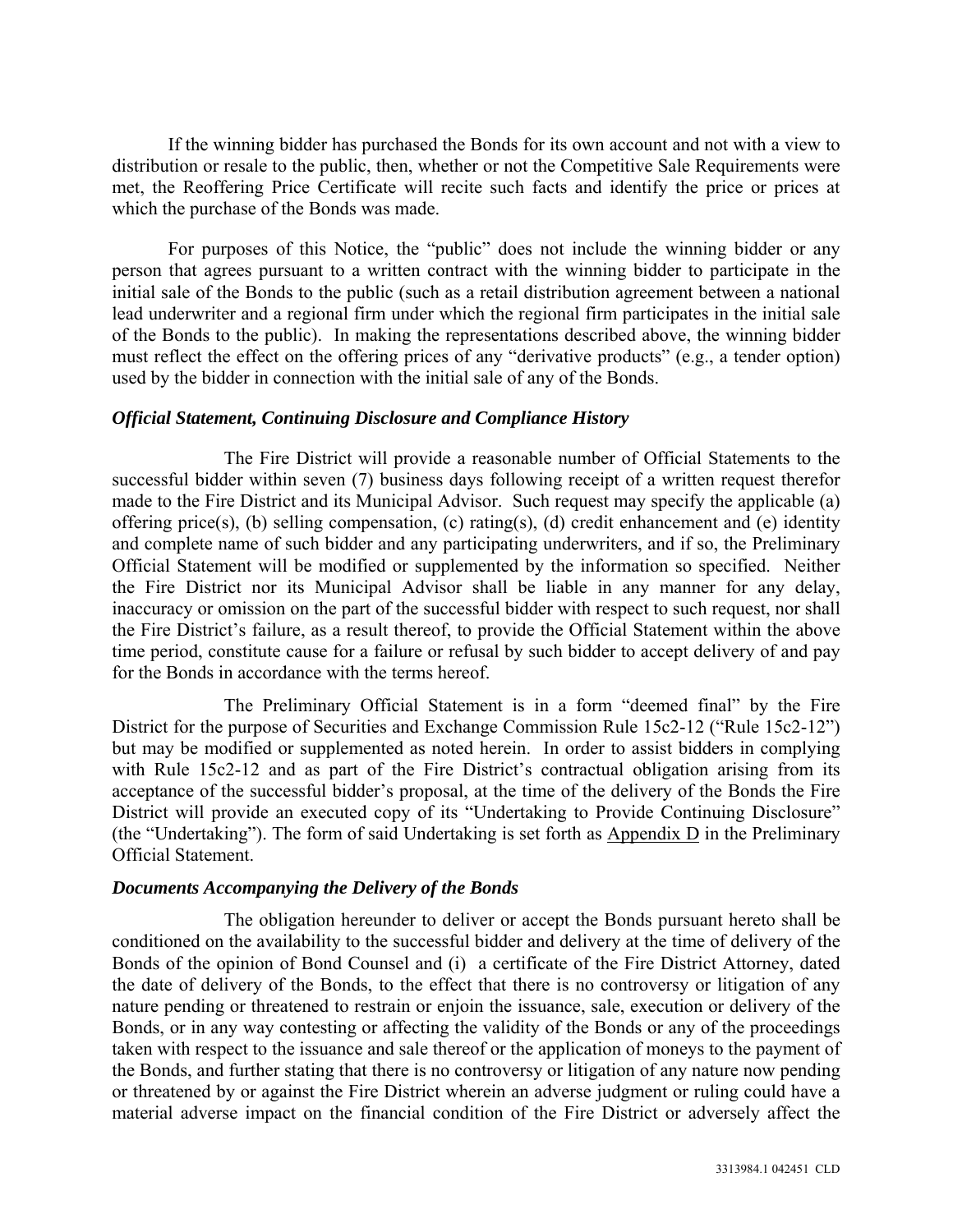power of the Fire District to levy, collect and enforce the collection of taxes or other revenues for the payment of its Bonds, which has not been disclosed in the Official Statement; (ii) a certificate of the Fire District Treasurer to the effect that as of the date of the Official Statement and at all times subsequent thereto, up to and including the time of the delivery of the Bonds, the Official Statement did not and does not contain any untrue statement of a material fact or omit to state a material fact necessary to make the statements herein, in the light of the circumstances under which they were made, not misleading, and further stating that there has been no adverse material change in the financial condition of the Fire District since the date of the Official Statement to the date of issuance of the Bonds (and having attached thereto a copy of the Official Statement); (iii) certificates signed by the Fire District Treasurer evidencing payment for the Bonds; (iv) a signature certificate evidencing the due execution of the Bonds, including statements that (a) no litigation of any nature is pending or, to the knowledge of the signers, threatened, restraining or enjoining the issuance and delivery of the Bonds or the levy and collection of taxes to pay the principal of and interest thereon, nor in any manner questioning the proceedings and authority under which the Bonds were authorized or affecting the validity of the Bonds thereunder, (b) neither the corporate existence or boundaries of the Fire District nor the title of the signers to their respective offices is being contested, and (c) no authority or proceedings for the issuance of the Bonds have been repealed, revoked or rescinded, and (v) a Tax Certificate executed by the Fire District Treasurer, as described under "*TAX MATTERS*" in the Preliminary Official Statement.

#### *Additional Information*

Copies of the Notice of Sale and the Preliminary Official Statement are available in electronic format on the website of the Fire District's Municipal Advisor, Munistat Services, Inc. ("www.munistat.com") or may be obtained upon request from the offices of Munistat Services, Inc., 12 Roosevelt Avenue, Port Jefferson Station, New York 11776, telephone number (631) 331-8888.

Dated: April 16, 2019

 LINDA SAENGER Fire District Treasurer and Chief Fiscal Officer